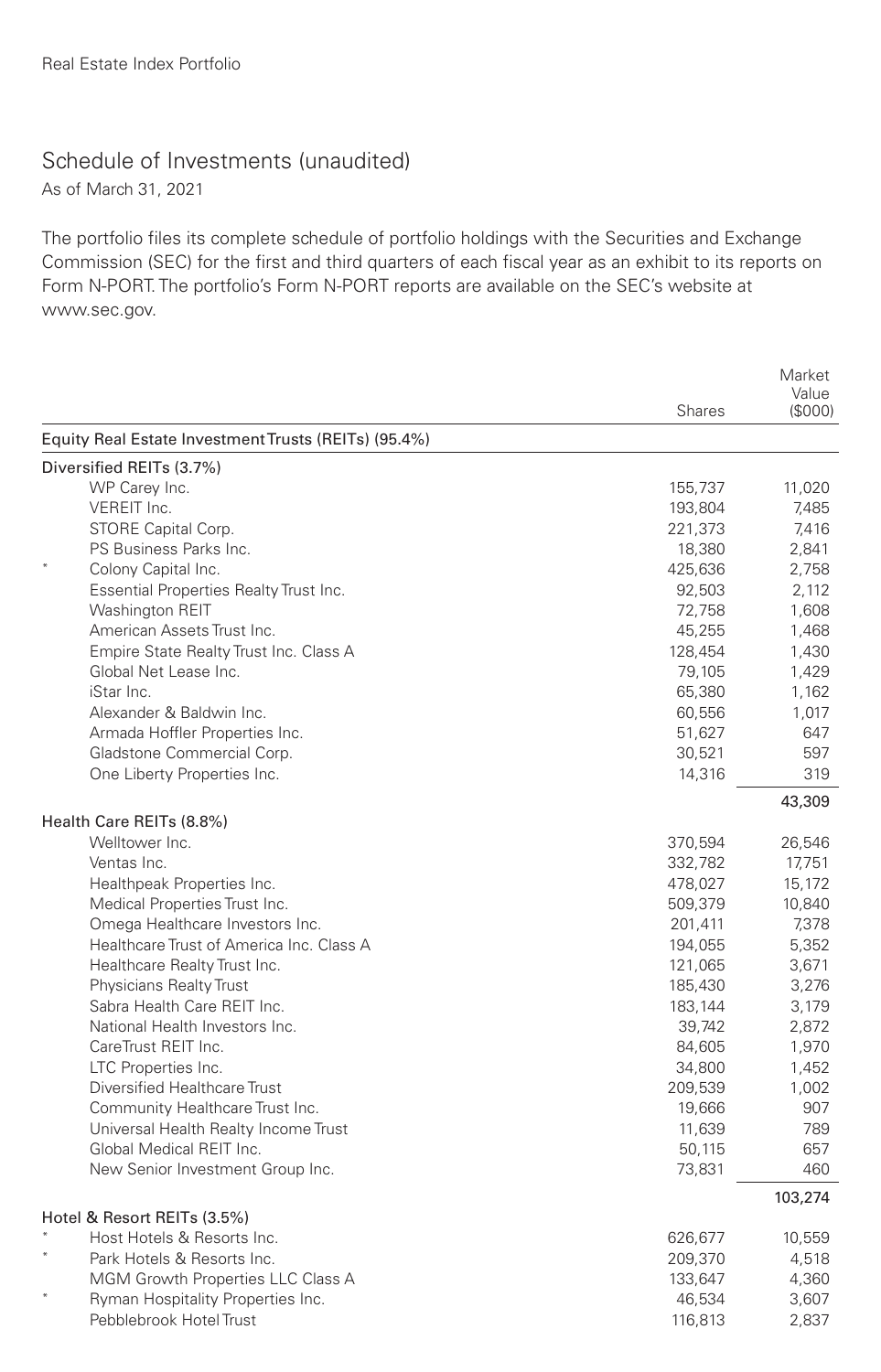|                                             |               | Market  |
|---------------------------------------------|---------------|---------|
|                                             |               | Value   |
|                                             | <b>Shares</b> | (S000)  |
| Apple Hospitality REIT Inc.                 | 189,391       | 2,759   |
| $\star$<br>Sunstone Hotel Investors Inc.    | 190,597       | 2,375   |
| RLJ Lodging Trust                           | 145,851       | 2,258   |
| ×<br>Xenia Hotels & Resorts Inc.<br>$\ast$  | 100,520       | 1,960   |
| DiamondRock Hospitality Co.                 | 176,349       | 1,816   |
| Service Properties Trust<br>×               | 145,631       | 1,727   |
| Summit Hotel Properties Inc.<br>$\ast$      | 92,973        | 945     |
| Chatham Lodging Trust<br>×                  | 41,532        | 547     |
| Hersha Hospitality Trust Class A<br>$\star$ | 31,053        | 328     |
| CorePoint Lodging Inc.                      | 35,596        | 321     |
|                                             |               | 40,917  |
| Industrial REITs (10.6%)<br>Prologis Inc.   | 656,195       | 69,557  |
| Duke Realty Corp.                           | 330,164       | 13,844  |
| Americold Realty Trust                      | 181,819       | 6,994   |
| Rexford Industrial Realty Inc.              |               | 5,539   |
|                                             | 109,893       |         |
| First Industrial Realty Trust Inc.          | 114,597       | 5,247   |
| EastGroup Properties Inc.                   | 35,188        | 5,042   |
| STAG Industrial Inc.                        | 132,612       | 4,457   |
| Innovative Industrial Properties Inc.       | 19,768        | 3,561   |
| Terreno Realty Corp.                        | 60,668        | 3,505   |
| Lexington Realty Trust                      | 244,797       | 2,720   |
| Monmouth Real Estate Investment Corp.       | 82,149        | 1,453   |
| Industrial Logistics Properties Trust       | 57,613        | 1,332   |
| Office REITs (7.6%)                         |               | 123,251 |
| Alexandria Real Estate Equities Inc.        | 119,766       | 19,678  |
| Boston Properties Inc.                      | 131,327       | 13,298  |
| Vornado Realty Trust                        | 144,294       | 6,550   |
| Kilroy Realty Corp.                         | 92,106        | 6,045   |
| Douglas Emmett Inc.                         | 155,720       | 4,890   |
| Cousins Properties Inc.                     | 131,848       | 4,661   |
| SL Green Realty Corp.                       | 64,756        | 4,532   |
| Highwoods Properties Inc.                   | 92,424        | 3,969   |
| Hudson Pacific Properties Inc.              | 135,369       | 3,673   |
| <b>JBG SMITH Properties</b>                 | 105,796       | 3,363   |
| Equity Commonwealth                         | 108,192       | 3,008   |
| Corporate Office Properties Trust           | 100,070       | 2,635   |
| <b>Brandywine Realty Trust</b>              | 150,768       | 1,946   |
| Piedmont Office Realty Trust Inc. Class A   | 111,410       | 1,935   |
| Columbia Property Trust Inc.                | 101,206       | 1,731   |
| Paramount Group Inc.                        | 155,750       | 1,578   |
| Easterly Government Properties Inc.         | 71,798        | 1,488   |
| Mack-Cali Realty Corp.                      | 81,547        | 1,262   |
| Office Properties Income Trust              | 43,438        | 1,195   |
| Franklin Street Properties Corp.            | 94,915        | 517     |
| City Office REIT Inc.                       | 38,367        | 407     |
|                                             |               | 88,361  |
| Residential REITs (13.9%)                   |               |         |
| <b>Equity Residential</b>                   | 330,528       | 23,676  |
| AvalonBay Communities Inc.                  | 123,948       | 22,870  |
| Invitation Homes Inc.                       | 497,939       | 15,929  |
| Essex Property Trust Inc.                   | 57,898        | 15,739  |
| Mid-America Apartment Communities Inc.      | 101,520       | 14,655  |
| Sun Communities Inc.                        | 95,519        | 14,332  |
| UDR Inc.                                    | 261,568       | 11,472  |
| Equity LifeStyle Properties Inc.            | 153,727       | 9,783   |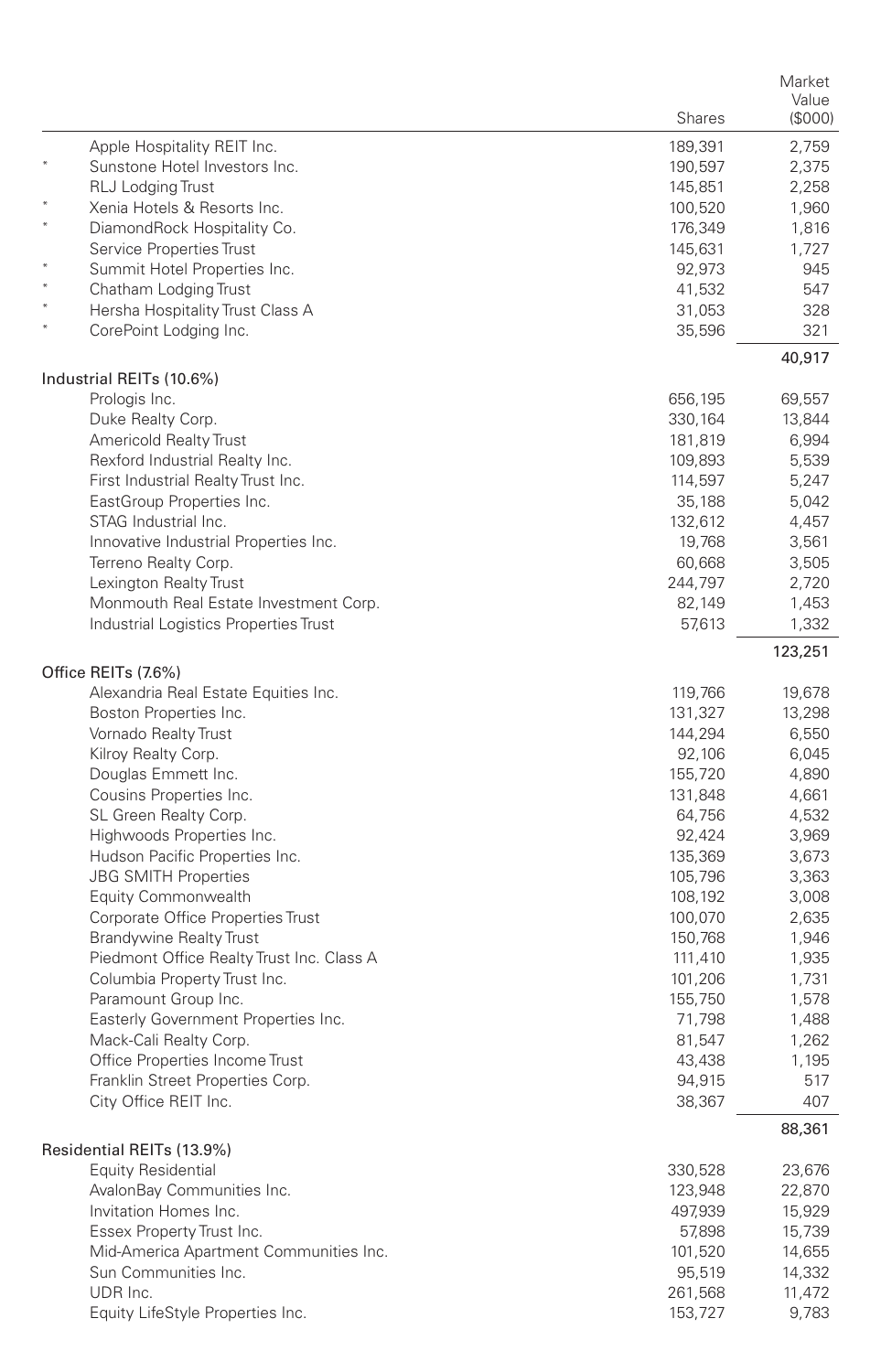|              |                                                           |                  | Market          |
|--------------|-----------------------------------------------------------|------------------|-----------------|
|              |                                                           | Shares           | Value<br>(S000) |
|              |                                                           |                  |                 |
|              | Camden Property Trust                                     | 86,573           | 9,515           |
|              | American Homes 4 Rent Class A                             | 251,976          | 8,401           |
|              | Apartment Income REIT Corp.                               | 132,118          | 5,649           |
|              | American Campus Communities Inc.                          | 122,408          | 5,284           |
|              | Independence Realty Trust Inc.                            | 83,817           | 1,274           |
|              | Apartment Investment & Management Co. Class A             | 135,043          | 829             |
|              | NexPoint Residential Trust Inc.                           | 17,292           | 797             |
|              | Centerspace<br>UMH Properties Inc.                        | 11,405           | 776             |
|              | Preferred Apartment Communities Inc. Class A              | 33,375           | 640<br>435      |
|              |                                                           | 44,161           | 162,056         |
|              | Retail REITs (9.9%)                                       |                  |                 |
|              | Simon Property Group Inc.                                 | 291,392          | 33,152          |
|              | Realty Income Corp.                                       | 311,606          | 19,787          |
|              | Regency Centers Corp.                                     | 150,529          | 8,536           |
|              | Kimco Realty Corp.                                        | 383,845          | 7,197           |
|              | National Retail Properties Inc.                           | 154,208          | 6,796           |
|              | Federal Realty Investment Trust                           | 63,800           | 6,472           |
|              | Brixmor Property Group Inc.                               | 264,073          | 5,342           |
|              | Spirit Realty Capital Inc.                                | 96,322           | 4,094           |
|              | Agree Realty Corp.                                        | 49,307           | 3,319           |
|              | Weingarten Realty Investors                               | 108,753          | 2,927           |
|              | Retail Properties of America Inc. Class A                 | 189,370          | 1,985           |
|              | SITE Centers Corp.                                        | 136,617          | 1,853           |
|              | Urban Edge Properties                                     | 103,142          | 1,704           |
|              | Retail Opportunity Investments Corp.                      | 104,235          | 1,654           |
|              | Acadia Realty Trust                                       | 76,212           | 1,446           |
|              | Kite Realty Group Trust                                   | 74,359           | 1,434           |
| $\mathbf{1}$ | Tanger Factory Outlet Centers Inc.                        | 82,474           | 1,248           |
| $\mathbf{1}$ | Macerich Co.                                              | 99,081           | 1,159           |
|              | American Finance Trust Inc. Class A                       | 96,700           | 950             |
|              | Getty Realty Corp.                                        | 32,157           | 911             |
|              | <b>RPT Realty</b>                                         | 72,952           | 832             |
|              | Seritage Growth Properties Class A                        | 32,446           | 595             |
|              | Alexander's Inc.<br>Saul Centers Inc.                     | 2,020            | 560<br>498      |
|              |                                                           | 12,407           | 444             |
|              | Urstadt Biddle Properties Inc. Class A<br>Whitestone REIT | 26,672           | 330             |
|              | Retail Value Inc.                                         | 34,010<br>14,759 | 276             |
| *,1          | Washington Prime Group Inc.                               | 5,607            | 12              |
| $^*,2$       | Spirit MTA REIT                                           | 42,040           | 11              |
|              |                                                           |                  | 115,524         |
|              | Specialized REITs (37.4%)                                 |                  |                 |
|              | American Tower Corp.                                      | 394,308          | 94,263          |
|              | Crown Castle International Corp.                          | 382,831          | 65,897          |
|              | Equinix Inc.                                              | 79,095           | 53,752          |
|              | Digital Realty Trust Inc.                                 | 248,677          | 35,024          |
|              | Public Storage                                            | 139,638          | 34,457          |
|              | SBA Communications Corp. Class A                          | 98,617           | 27,371          |
|              | Weyerhaeuser Co.                                          | 663,030          | 23,604          |
|              | Extra Space Storage Inc.                                  | 114,729          | 15,207          |
|              | VICI Properties Inc.                                      | 476,712          | 13,462          |
|              | Iron Mountain Inc.                                        | 256,185          | 9,481           |
|              | Gaming & Leisure Properties Inc.                          | 193,707          | 8,219           |
|              | CyrusOne Inc.                                             | 106,871          | 7,237           |
|              | Lamar Advertising Co. Class A                             | 76,685           | 7,202           |
|              | CubeSmart                                                 | 173,410          | 6,560           |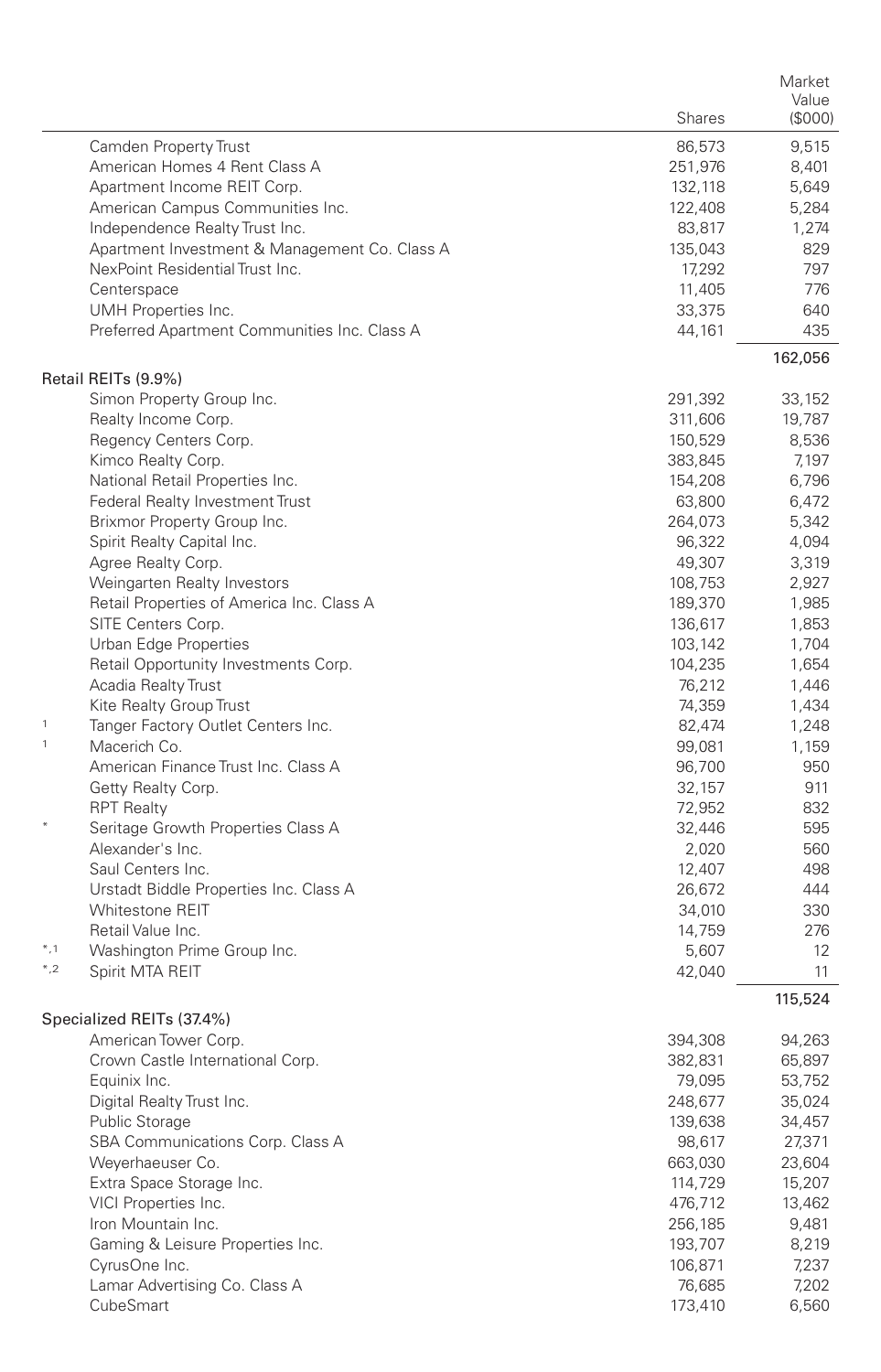|         |                                                                       |                  | Market           |
|---------|-----------------------------------------------------------------------|------------------|------------------|
|         |                                                                       | Shares           | Value<br>(\$000) |
|         | Life Storage Inc.                                                     | 64,801           | 5,570            |
|         | CoreSite Realty Corp.                                                 | 37,973           | 4,551            |
|         | Rayonier Inc.                                                         | 121,432          | 3,916            |
|         | QTS Realty Trust Inc. Class A                                         | 57,228           | 3,551            |
|         | PotlatchDeltic Corp.                                                  | 59,613           | 3,155            |
|         | <b>EPR Properties</b>                                                 | 66,483           | 3,098            |
|         | Outfront Media Inc.                                                   | 128,802          | 2,812            |
|         | National Storage Affiliates Trust                                     | 61,810           | 2,468            |
|         | Uniti Group Inc.                                                      | 205,693          | 2,269            |
|         | Four Corners Property Trust Inc.                                      | 64,902           | 1,778            |
|         | GEO Group Inc.<br>Safehold Inc.                                       | 106,837          | 829              |
|         | CatchMark Timber Trust Inc. Class A                                   | 11,727<br>43,087 | 822<br>439       |
|         |                                                                       |                  | 436,994          |
|         | Total Equity Real Estate Investment Trusts (REITs) (Cost \$1,077,434) |                  | 1,113,686        |
|         | Real Estate Management & Development (4.7%)                           |                  |                  |
|         | Diversified Real Estate Activities (0.2%)                             |                  |                  |
|         | St. Joe Co.                                                           | 28,613           | 1,228            |
|         | RMR Group Inc. Class A                                                | 13,476           | 550              |
|         | Five Point Holdings LLC Class A                                       | 46,027           | 348              |
|         | Tejon Ranch Co.                                                       | 19,682           | 329              |
|         |                                                                       |                  | 2,455            |
|         | Real Estate Development (0.4%)                                        |                  |                  |
|         | Howard Hughes Corp.                                                   | 36,466           | 3,469            |
|         | Forestar Group Inc.                                                   | 15,044           | 350              |
|         |                                                                       |                  | 3,819            |
|         | Real Estate Operating Companies (0.2%)                                |                  |                  |
|         | Kennedy-Wilson Holdings Inc.                                          | 114,140<br>5,320 | 2,307<br>262     |
|         | FRP Holdings Inc.                                                     |                  |                  |
|         | Real Estate Services (3.9%)                                           |                  | 2,569            |
|         | CBRE Group Inc. Class A                                               | 298,169          | 23,588           |
|         | Jones Lang LaSalle Inc.                                               | 45,523           | 8,150            |
|         | Redfin Corp.                                                          | 86,269           | 5,745            |
|         | eXp World Holdings Inc.                                               | 49,454           | 2,252            |
|         | Cushman & Wakefield plc                                               | 98,208           | 1,603            |
| $\star$ | Realogy Holdings Corp.                                                | 101,965          | 1,543            |
|         | Newmark Group Inc. Class A                                            | 133,531          | 1,336            |
|         | Marcus & Millichap Inc.                                               | 20,977           | 707              |
|         | RE/MAX Holdings Inc. Class A                                          | 16,513           | 650              |
|         | Altisource Portfolio Solutions SA                                     | 4,880            | 45               |
|         |                                                                       |                  | 45,619           |
|         | Total Real Estate Management & Development (Cost \$41,086)            |                  | 54,462           |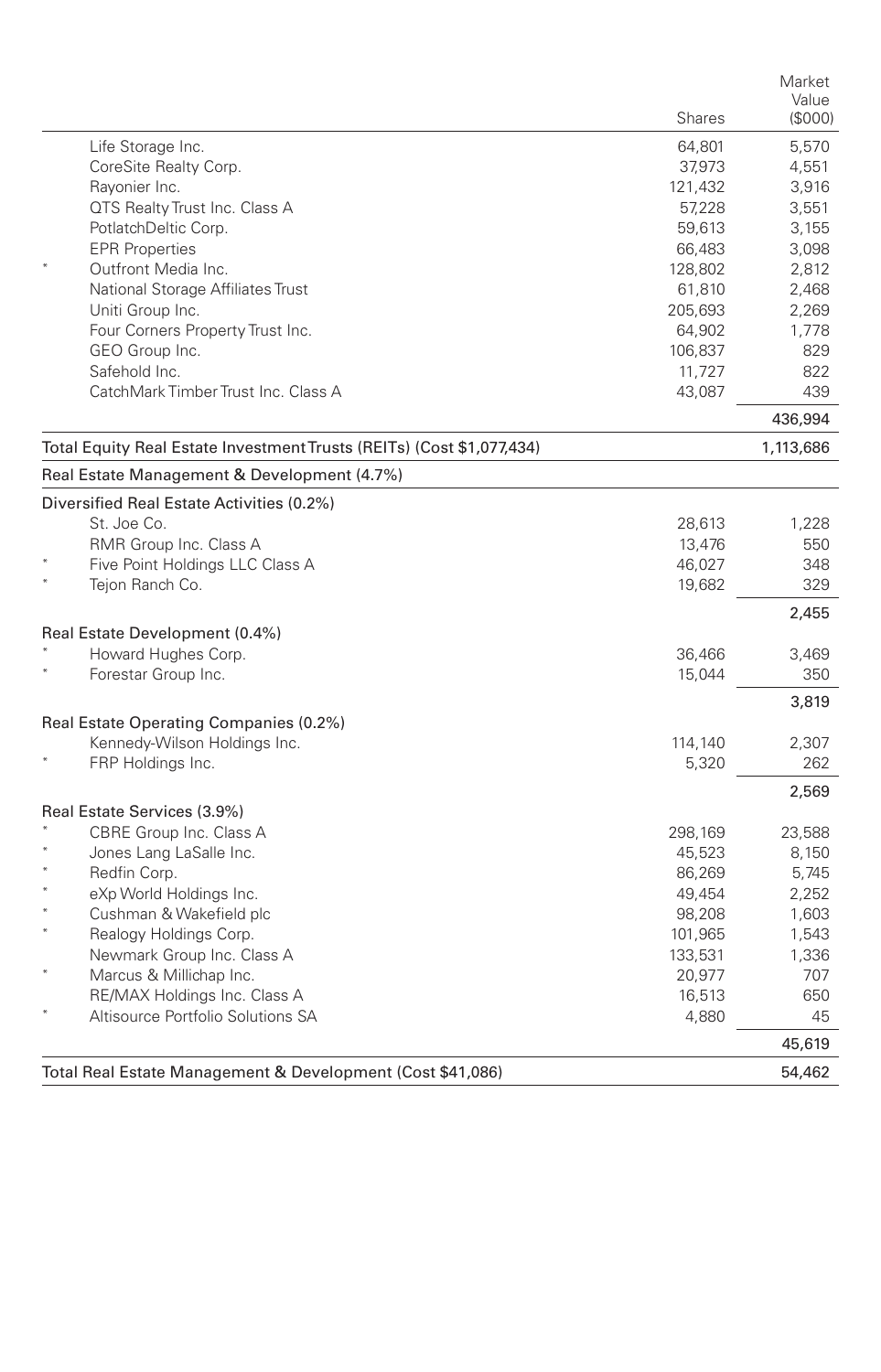|                                                                                     | Coupon | Shares | Market<br>Value<br>(\$000) |
|-------------------------------------------------------------------------------------|--------|--------|----------------------------|
| Temporary Cash Investments (0.3%)                                                   |        |        |                            |
| Money Market Fund (0.3%)<br>3,4<br>Vanguard Market Liquidity Fund<br>(Cost \$2,916) | 0.081% | 29.157 | 2,916                      |
| Total Investments (100.4%) (Cost \$1,121,436)                                       |        |        | 1,171,064                  |
| Other Assets and Liabilities-Net (-0.4%)                                            |        |        | (4,228)                    |
| Net Assets (100%)                                                                   |        |        | 1,166,836                  |
| Cost is in \$000.                                                                   |        |        |                            |

\* Non-income-producing security.

1 Includes partial security positions on loan to broker-dealers. The total value of securities on loan is \$2,297,000.

2 Security value determined using significant unobservable inputs.

3 Affiliated money market fund available only to Vanguard funds and certain trusts and accounts managed by Vanguard. Rate shown is the 7-day yield.

4 Collateral of \$2,492,000 was received for securities on loan. REIT—Real Estate Investment Trust.

## Derivative Financial Instruments Outstanding as of Period End

Futures Contracts

|                                  |            |                                        |                    | (S000)                                                    |
|----------------------------------|------------|----------------------------------------|--------------------|-----------------------------------------------------------|
|                                  | Expiration | Number of<br>Long (Short)<br>Contracts | Notional<br>Amount | Value and<br>Unrealized<br>Appreciation<br>(Depreciation) |
| Long Futures Contracts           |            |                                        |                    |                                                           |
| Dow Jones U.S. Real Estate Index | June 2021  | 33                                     | 1.181              | 20                                                        |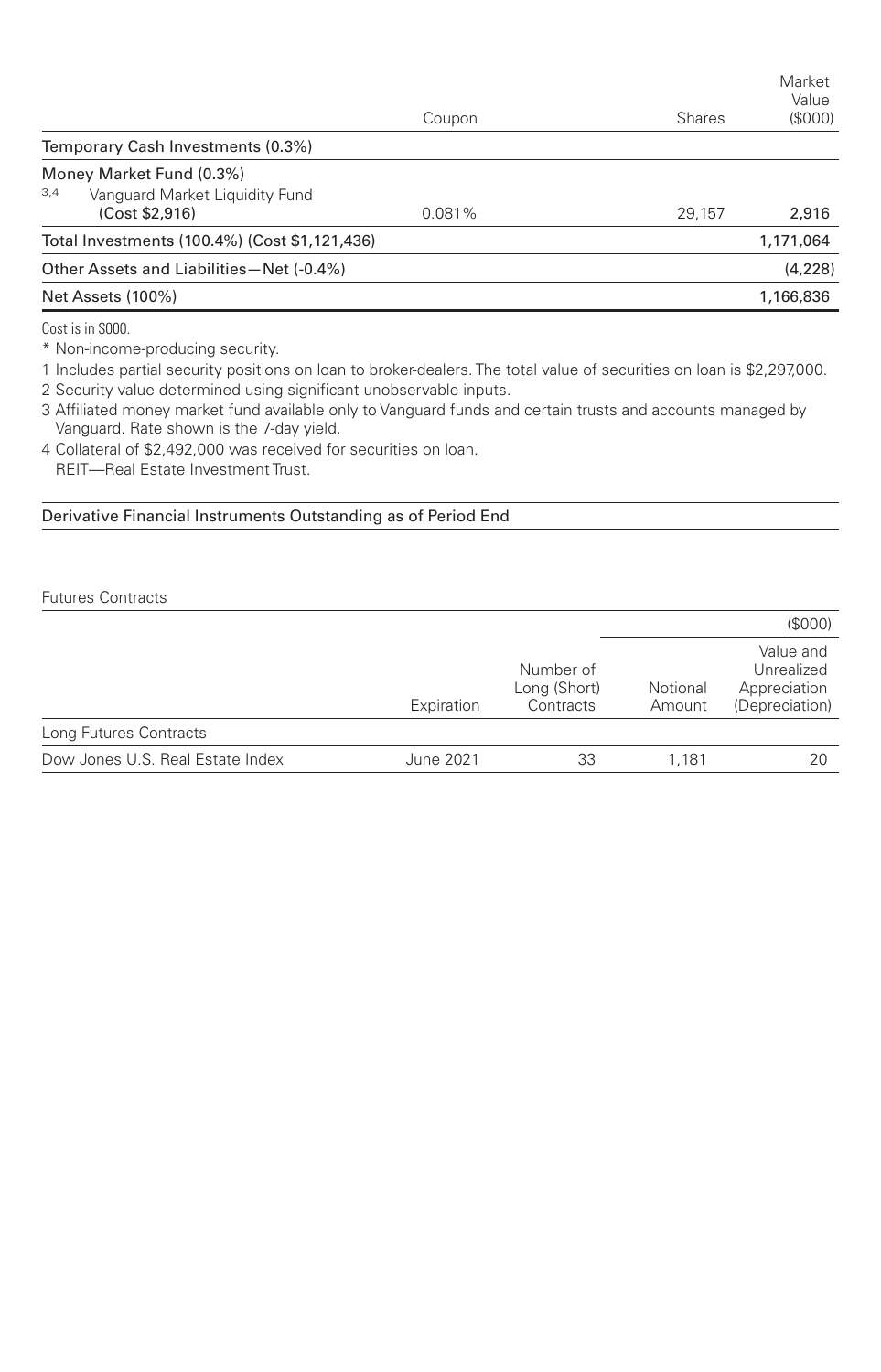A. Security Valuation: Securities are valued as of the close of trading on the New York Stock Exchange (generally 4 p.m., Eastern time) on the valuation date. Equity securities are valued at the latest quoted sales prices or official closing prices taken from the primary market in which each security trades; such securities not traded on the valuation date are valued at the mean of the latest quoted bid and asked prices. Securities for which market quotations are not readily available, or whose values have been materially affected by events occurring before the portfolio's pricing time but after the close of the securities' primary markets, are valued by methods deemed by the board of trustees to represent fair value. Investments in Vanguard Market Liquidity Fund are valued at that fund's net asset value.

B. Futures Contracts: The portfolio uses index futures contracts to a limited extent, with the objectives of maintaining full exposure to the stock market, maintaining liquidity, and minimizing transaction costs. The portfolio may purchase futures contracts to immediately invest incoming cash in the market, or sell futures in response to cash outflows, thereby simulating a fully invested position in the underlying index while maintaining a cash balance for liquidity. The primary risks associated with the use of futures contracts are imperfect correlation between changes in market values of stocks held by the portfolio and the prices of futures contracts, and the possibility of an illiquid market. Counterparty risk involving futures is mitigated because a regulated clearinghouse is the counterparty instead of the clearing broker. To further mitigate counterparty risk, the portfolio trades futures contracts on an exchange, monitors the financial strength of its clearing brokers and clearinghouse, and has entered into clearing agreements with its clearing brokers. The clearinghouse imposes initial margin requirements to secure the portfolio's performance and requires daily settlement of variation margin representing changes in the market value of each contract. Any securities pledged as initial margin for open contracts are noted in the Schedule of Investments.

Futures contracts are valued at their quoted daily settlement prices. Fluctuations in the value of the contracts are recorded as an asset (liability).

C. Swap Contracts: The portfolio has entered into equity swap contracts to earn the total return on selected reference stocks in the portfolio's target index. Under the terms of the swaps, the portfolio receives the total return on the referenced stock (i.e., receiving the increase or paying the decrease in value of the selected reference stock and receiving the equivalent of any dividends in respect of the selected referenced stock) over a specified period of time, applied to a notional amount that represents the value of a designated number of shares of the selected reference stock at the beginning of the equity swap contract. The portfolio also pays a floating rate that is based on short-term interest rates, applied to the notional amount. At the same time, the portfolio generally invests an amount approximating the notional amount of the swap in high-quality temporary cash investments.

A risk associated with all types of swaps is the possibility that a counterparty may default on its obligation to pay net amounts due to the portfolio. The portfolio's maximum amount subject to counterparty risk is the unrealized appreciation on the swap contract. The portfolio mitigates its counterparty risk by entering into swaps only with a diverse group of prequalified counterparties, monitoring their financial strength, entering into master netting arrangements with its counterparties, and requiring its counterparties to transfer collateral as security for their performance. In the absence of a default, the collateral pledged or received by the portfolio cannot be repledged, resold, or rehypothecated. In the event of a counterparty's default (including bankruptcy), the portfolio may terminate any swap contracts with that counterparty, determine the net amount owed by either party in accordance with its master netting arrangements, and sell or retain any collateral held up to the net amount owed to the fund under the master netting arrangements. The swap contracts contain provisions whereby a counterparty may terminate open contracts if the portfolio's net assets decline below a certain level, triggering a payment by the portfolio if the portfolio is in a net liability position at the time of the termination. The payment amount would be reduced by any collateral the fund has pledged. Any securities pledged as collateral for open contracts are noted in the Schedule of Investments. The value of collateral received or pledged is compared daily to the value of the swap contracts exposure with each